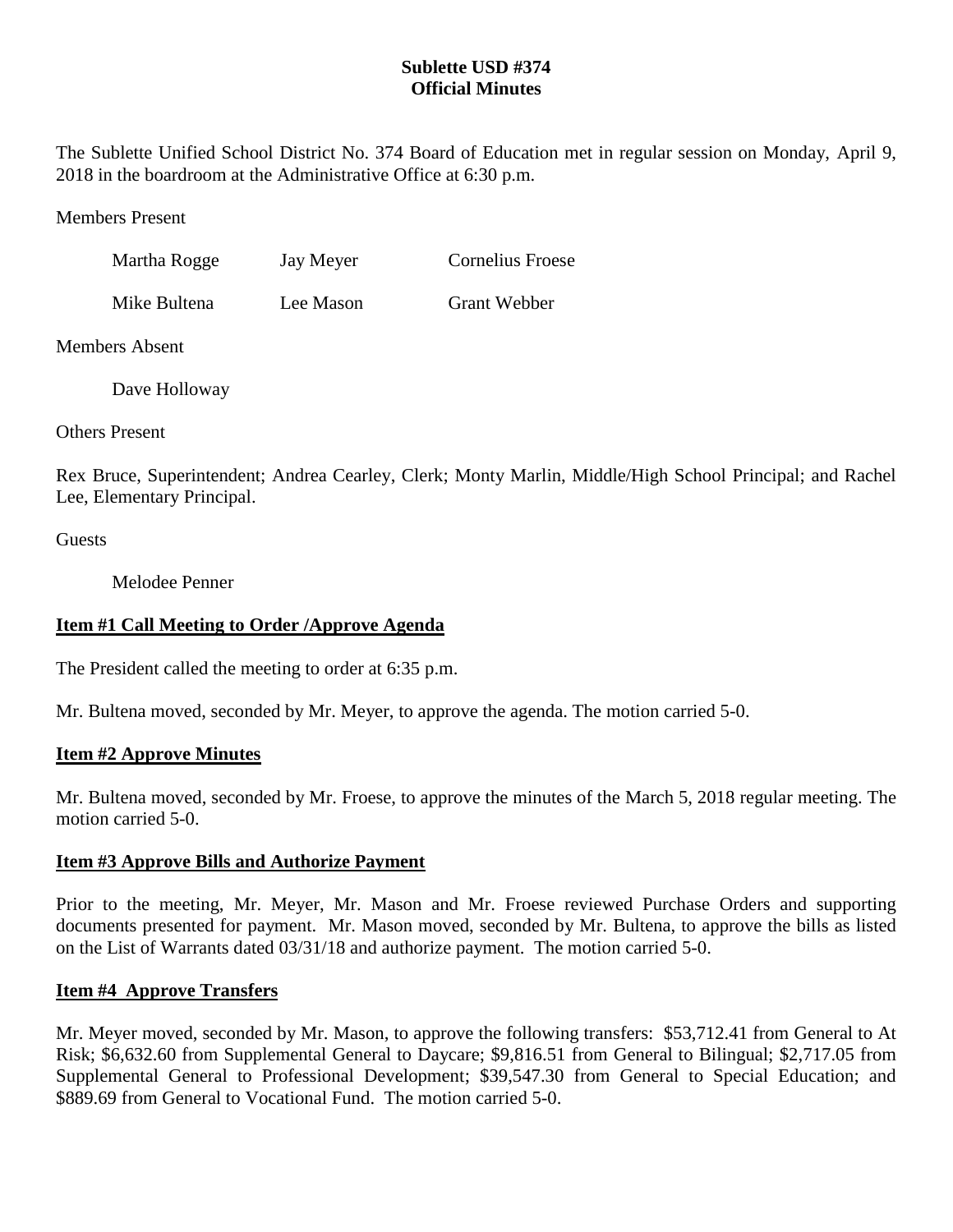Board Minutes Page 2 April 9, 2018

### **PUBLIC FORUM**

There was no public forum, but Mrs. Rogge gave a report on Ruth Phoenix.

Grant Webber entered the meeting at 6:40 p.m.

### **Reports**

### Curriculum

Mrs. Stevens was absent, but she left copies of the Year One Agenda for the OVT visit set for April 30<sup>th</sup> and Mr. Bruce encouraged all available board members to attend.

#### Principals

Mrs. Lee thanked the Board for the opportunity to attend the State Science Fair in Wichita last weekend. Sixteen students entered their projects and four students received medals. April 16<sup>th</sup> is the elementary Spring Music Concert. During the month of April, the elementary school teachers will be showcasing projects with their students. Kenny Orwig gave a talk on autism at the elementary in recognition of National Autism Awareness Month. Mrs. Lee introduced Melodee Penner (Preschool teacher) who reported on the state committee she is serving on for Kindergarten readiness. This is in connection with the Kansas Families Together Grant which the elementary school has received.

Mr. Marlin reported the  $8<sup>th</sup>$  grade trip to Topeka went very well, and they received a tour of the Capitol by Senator John Doll. April 6th Justin Groth, SRO, led a Safe Driving program at the high school. Regional Music was April 7<sup>th</sup> and of the 23 band and choir entries, we received four II's and nineteen I's!! Mrs. Leverett and Mr. Roths will be taking 31 students to the State Music Festival on April 28th in Salina. Prom will be held this Saturday, April 14<sup>th</sup>. May 4<sup>th</sup> Sally Cauble will present a Challenge Award to the 7<sup>th</sup> grade class.

#### Activities Director

Mr. Marlin gave the AD report for Mr. Carter. He reported the spring sports have started, but with several postponements already, it will be very busy trying to get all the activities rescheduled.

#### SWPRSC/HPEC

Mr. Bultena reported on the HPEC meeting. Mrs. Rogge reported on the SWPRSC Board meeting.

### Superintendent:

Mr. Bruce reported the School Finance packet passed through the House and the Senate. The Kansas Legislature narrowly approved the approximate \$500 million increase in school funding spread out over the next five years. He also suggested the Board show the staff their appreciation by passing out donuts sometime before school is out.